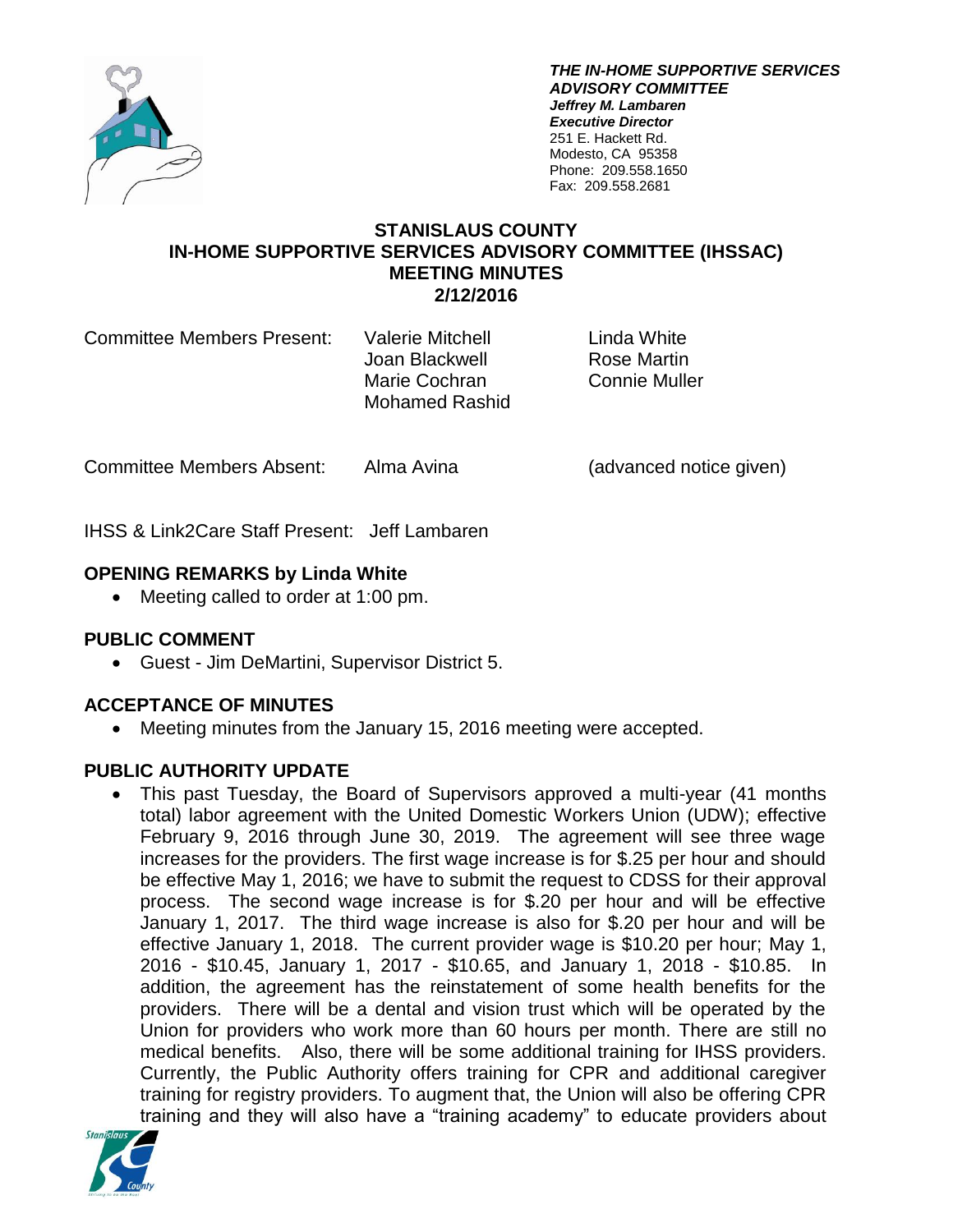important issues such as blood-borne pathogens, universal precautions, etc. All of these processes have been approved. So, the first item is to get the rate increase to the State for their approval. The second item is to get information back from the Union to get the trust set up to activate the health benefits portion of the agreement. The third component will be to work on the training format. Additionally, there are some monies available for the Public Authority and the Union which will be utilized to make supplies available to providers; such as gloves, masks, hand sanitizer, etc. The final note of the contract is if there is still some additional funding which could be used for the purpose of some type of "career ladder" for providers. It is a concept at this point but the idea was that people could get home health aide certificates or CNA certificates which would help increase the knowledge of providers in the community. The Board approved the previous agreement on March 25, 2014. Prior to that, they had asked to start inquiring about use for the health benefits; so this process has been ongoing since January, 2014. Labor negotiations were conducted and we have finally reached an agreement.

 Handout, "All -County Letter (ACL) No. 16-07." This is part of the ongoing process of implementing the Fair Labor Standards Act (FLSA) regarding the changes in the IHSS program related to the new overtime policy. At our previous meeting we discussed the first ACL, and reviewed the power point presentation which explained restrictions. This ACL outlines two categories of exemptions. The first one has already taken place; it is for live-in family care providers. IHSS providers who meet the following requirements on or before January 31, 2016 may provide services to two or more live-in family member recipients and work up to 12 hours per day, or 90 hours per workweek; not to exceed 360 hours per month. The IHSS provider must work for two or more IHSS recipients, everyone must be related, and everyone must live in the same home. As previously discussed, the current limit for a provider who works for two or more recipients is 66 hours per week. This exemption will allow "live-in" providers who qualify to work up to 90 hours per workweek; again, this would have to have been in place on or prior to January 31, 2016. The second exemption has yet to be determined; currently there is a workgroup being formed. This would allow an IHSS or Waiver Personal Care Services (WPCS) provider to work beyond the recipient's maximum weekly hours or beyond the 66 hour limitation for two of more IHSS recipients where there are extraordinary circumstances which places the recipient(s) at imminent risk of outof-home institutionalized care. One example of extraordinary circumstances is where no other provider speaking the same language can be identified in the local labor market. Such exemptions will only be granted on a case-by-case basis. These exemptions are granted by the State, not the County. There are forms to complete and ultimately the State will approve it and code it in the system so the penalties would not apply to these individuals. The All County Letters or All County Informational Notices are provided by the State to give us direction on how they want us to implement program rules. The next notice we are expecting from the State is how we are supposed to institute the provider violation of program policy. As previously discussed; **Violation #1** – Written warning. **Violation #2** – Written warning and optional training within 14 days. **Violation #3** – 3 month suspension. **Violation #4** – 1 year suspension and must re-do background check and attend orientation again. There is a process for the Providers to appeal a violation notice. Violation appeals must be requested within 10 calendar days of the notice. There is a grace period until May 1, 2016 when the violation process will be enforced.